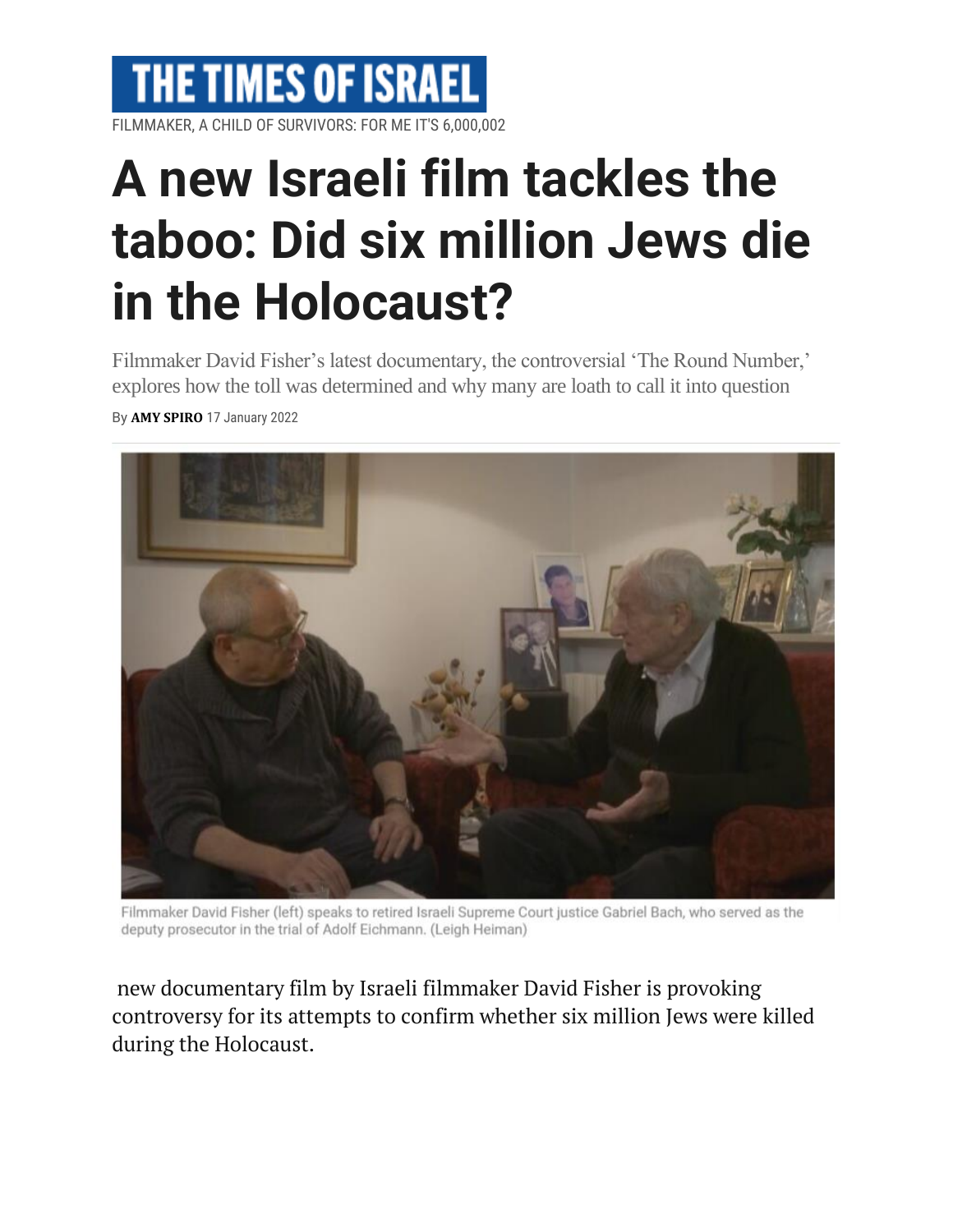The film, titled "The Round Number," played at the Jerusalem Film Festival last year and aired on Sunday evening on the HOT8 channel in Israel. The film deals with the round number of six million Jews killed in the Holocaust, how it was established and why it has become so untouchable, despite obviously not being an exact figure.

"'The Round Number' explores why and how the number six million was written into the canon, and what its meaning can teach us about the Holocaust," according to a description of the film shared by its distribution company.

Fisher speaks with a wide range of historians and other figures in the film, in an attempt to answer the question.

"Nobody responsible or no self-respecting historian will tell you that six million [Jews] were killed in the Holocaust," Hanna Yablonka, a professor of Holocaust studies at Ben-Gurion University, tells Fisher in the film.

History professor Omer Bartov, meanwhile, tells Fisher that the exact final figure will never be truly known. "One of the characteristics of genocide is that you'll never know all of the victims," said Bartov.

Fisher, 65, the child of two Holocaust survivor parents, has produced more than a dozen films over the years. The origins of "The Round Number" can be linked back to his award-winning 2011 film, "Six Million and One," which traces the filmmaker's father's experiences in the Holocaust and the trauma that remained with him for the rest of his life.

"Both of my parents, who are Holocaust survivors, lived their lives like victims," Fisher says in the trailer for "The Round Number," adding: "So from my perspective, the number is not six million, but six million and two."

Fisher, who acknowledges that even asking such a question is controversial, said he was not seeking a definitive answer or figure.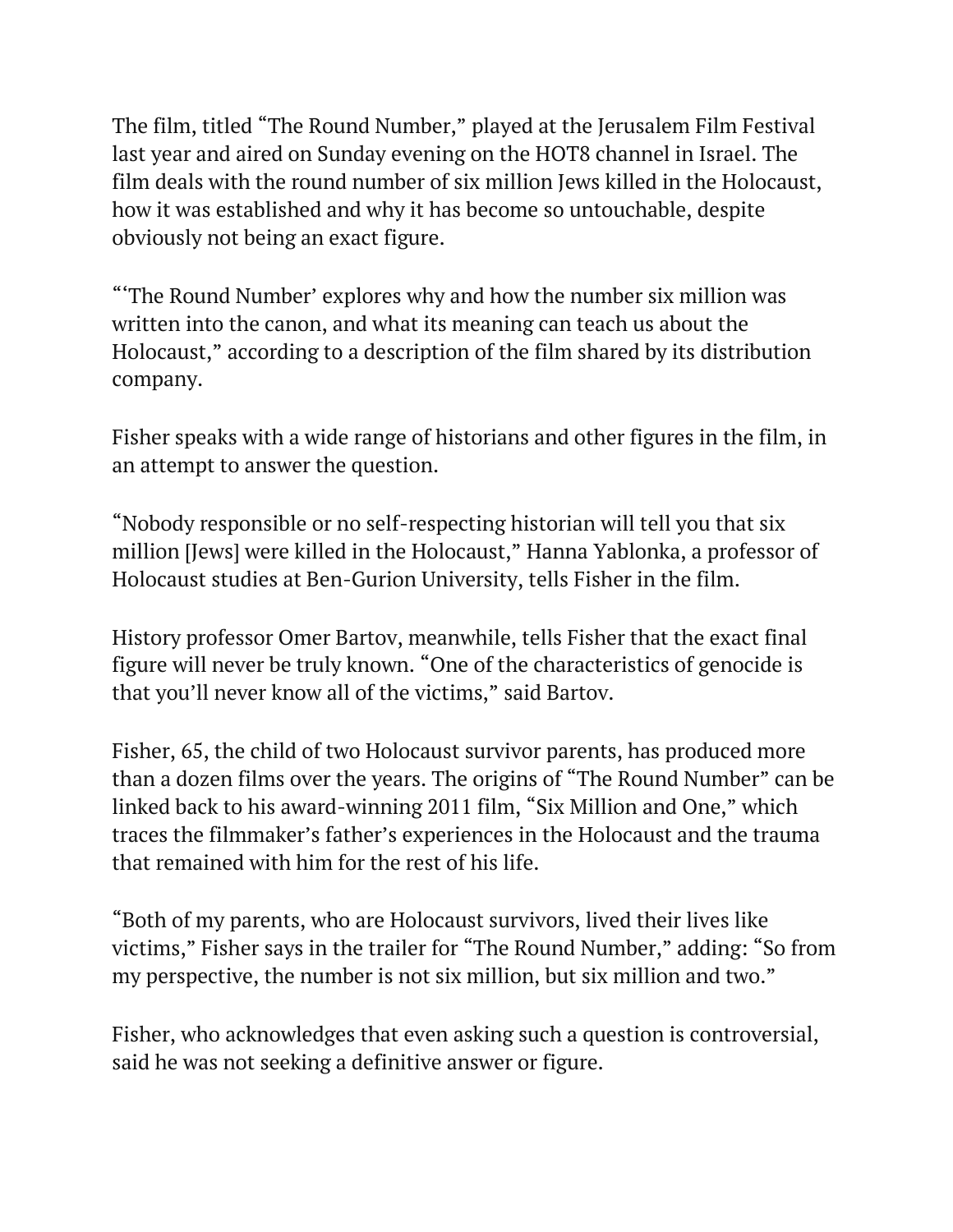"I wasn't trying to do a count myself and I didn't seek out people who were involved in the counting," Fisher told [Haaretz](https://www.haaretz.com/israel-news/.premium.HIGHLIGHT.MAGAZINE-this-filmmaker-dares-to-question-the-figure-of-6-million-jewish-victims-in-wwii-1.10542149) in a recent interview. But he noted that he came across a variety of different numbers from historians and other figures over the years, suggesting that the number could be higher or lower than six million. "So I was curious where this number six million came from, and how it became so fixed and so sanctified that people warn you to leave it alone."



A still from filmmaker David Fisher's 'The Round Number.' (Courtesy)

"The number six million has become an institution, and I wanted to stick a pin in it to try to understand where this number came from," Fisher added.

Yad Vashem historian Dina Porat, who was interviewed for the film, said it treads on dangerous ground.

"The film will leave the borders of Israel, it already has captions in English, and it is a problem," Porat told Channel 12 news of her concerns that it will call Holocaust memorial and memory into question. "I'm worried about it."